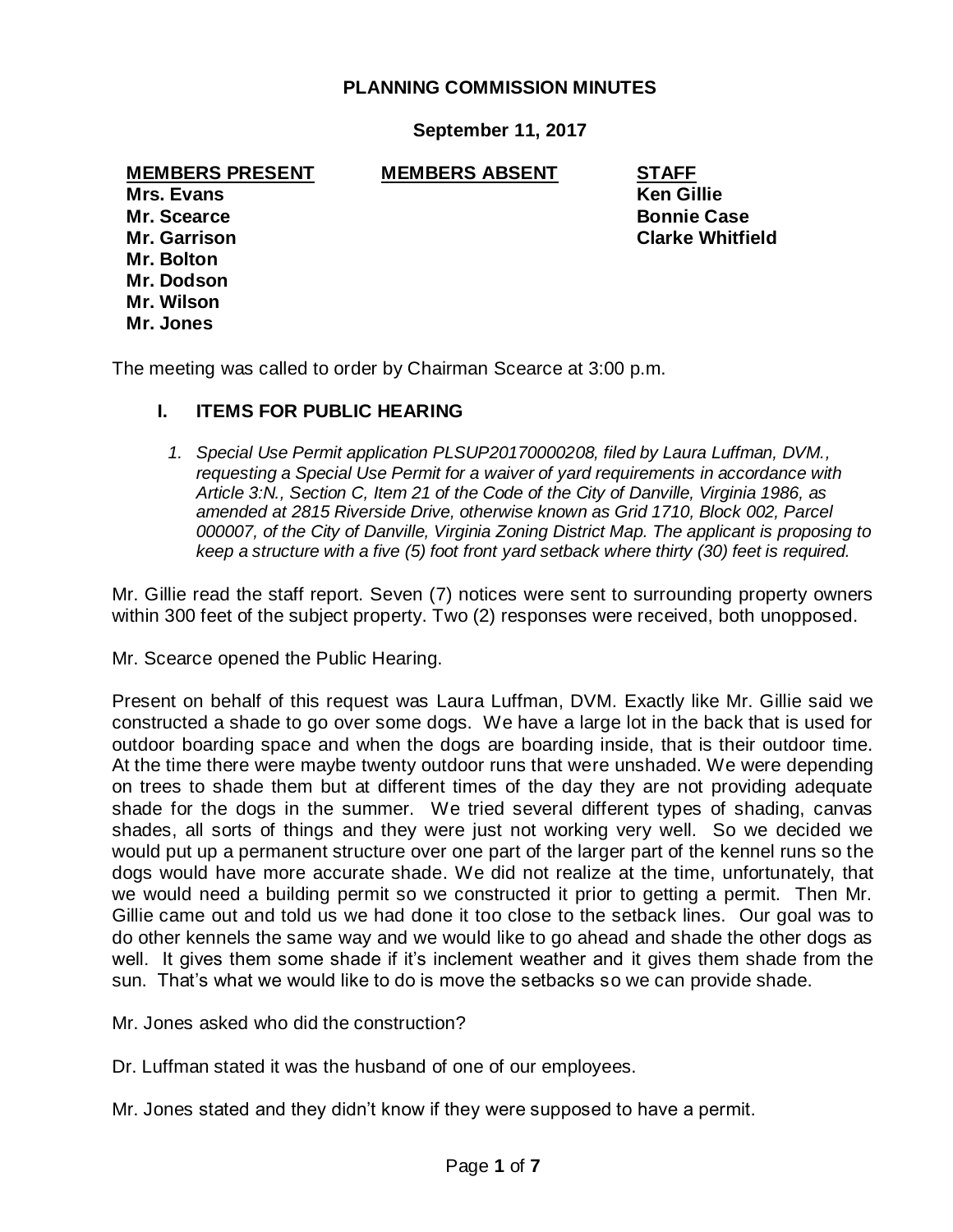Dr. Luffman stated I guess not evidently. He didn't ask me about it and honestly I thought if it didn't have sides I didn't need to but we understand now that we do.

Mr. Scearce closed the Public Hearing.

Mr. Wilson stated for clarification, this current structure, are we voting on the ability to cover the whole thing or the larger area?

Mr. Gillie stated the structure that is there now is approximately five feet away so that would be allowed to stay and they would also be allowed to expand that. It's giving them permission to cover additional area. The five feet is the distance they are from the edge of the right of way for Route 58 Riverside Drive at that point.

Mrs. Evans asked if what is covered now, will it have to come before the Board of Zoning Appeals?

Mr. Gillie stated no not if its granted a special use permit from City Council. They are asking now so they wouldn't have to ask for a variance.

Mr. Scearce stated so I guess what we would do is recommend approval per conditions by staff.

Mr. Gillie stated correct and we also feel that if the main structure itself would expand, that would give them some additional space to go towards Riverside Drive. As you can see from the pictures up on the screen, it's actually almost at the same elevation as what Riverside is so it doesn't create a site distance issue. The structure is located in the flood plain but it is an open structure so water can pass through it so it doesn't create an issue with flood plain so staff didn't feel this was an issue. That is the purpose of a special use permit is to allow it to come here because with a variance there has to be some physical problem such as topography or something else that would prevent them from building it. In this case they have options available but this is not going to create an issue that the city feels would be detrimental to traffic or anything else.

## **Mr. Wilson made a motion to approve** *PLSUP20170000208* **subject to conditions per staff. Mrs. Evans seconded the motion. The motion was approved by a 7-0 vote.**

*2. Special Use Permit application PLSUP20170000212, filed by Donald Layne, requesting a Special Use Permit for Commercial Indoor Recreation in accordance with Article 3:N., Section C, Item 4 of the Code of the City of Danville, Virginia 1986, as amended at 3256 Riverside Drive, otherwise known as Grid 1713, Block 013, Parcel 000002, of the City of Danville, Virginia Zoning District Map. The applicant is proposing to operate a Commercial Indoor Recreation facility (MEGA Bounce) at this location. entitled "Uses Permitted by Special Use Permit" to allow a distillery by Special Use Permit.*

Mr. Gillie read the staff report. Twenty four (24) notices were sent to surrounding property owners within 300 feet of the subject property. Six (6) responses were received, all unopposed.

Mr. Scearce opened the Public Hearing.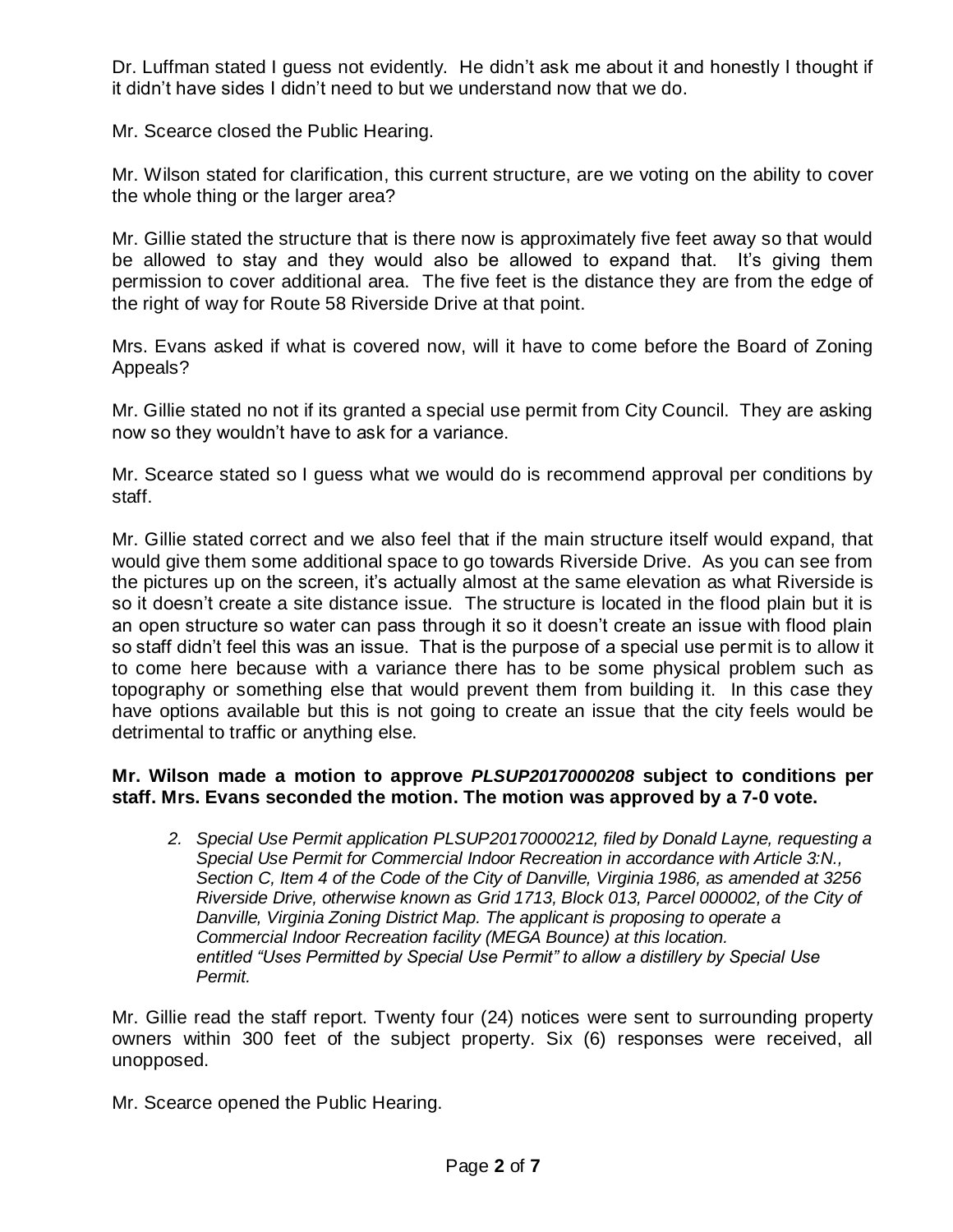Present on behalf of this request was Donald Layne with Mega Bounce. I am looking to move our location from Nor-Dan Shopping Center to Riverside Shopping Center. Three reasons we are looking to move the location, one is we want to get back to the central traffic of Danville. We feel like moving to Riverside Shopping Center would do that for us. Before we were at Nor-Dan Shopping Center we were at the mall for two years and that was a good location for us. Secondly, the location at Nor-Dan is just too big of a facility for us as far as square feet. I've got a lot of unused area there and of course unused utilities as well. Thirdly, the location at Riverside actually already has close to 19 to 20 foot ceilings which will help us out as far as a lot of our attractions that we can't use at our other locations because of ceiling height. So those are the three reasons we are looking to move our location and of course it wouldn't have to be rezoned entertainment for that.

Ms. Evans stated the hours of operation are to be 8 am to 10 pm Sunday through Friday. Do you not want it to be 11 pm?

Mr. Layne stated yeah I'm not sure where those hours came from. Our hours at this point and of course it could change we're closed on Monday and Tuesday and then Wednesday, Thursday and Friday we are open 3 to 9 then Saturday 12 to 9 and Sunday 1 to 9. Of course now we do work by appointments if somebody wants to come in from daycares or with special parties we will work with that. With the move, we might change our hours and open up earlier Wednesday, Thursday and Friday.

Ms. Evans stated but you don't anticipate being open beyond 10 on Friday.

Mr. Layne stated no. We cater more to the younger children not the teenagers so we feel that's a good cut off time to get them back home of course they're there with their parents. We never stay open longer than 9.

Mr. Gillie stated we took the hours off the Nor-Dan report so that's what he currently already has.

Mr. Layne stated that's what is posted on our door and on the website and on information that we pass out.

Mr. Scearce closed the Public Hearing.

#### **Mr. Garrison made a motion to approve** *PLSUP20170000212* **subject to conditions per staff. Mr. Dodson seconded the motion. The motion was approved by a 7-0 vote.**

*3. Rezoning application PLRZ20170000214, filed by Daniel Group, Inc., requesting to rezone from HR-C, Highway Retail Commercial to M-R, Multifamily Residential, a 3.00 acre portion of Parcel ID #78291, otherwise known as a 3.00-acre portion of Grid 0708, Block 003, Parcel 000008.001 of the City of Danville, Virginia Zoning District Map. The applicant is proposing to rezone the property so that it can be consolidated with a portion of 610 Mt. Cross Rd.* 

Mr. Gillie read the staff report. Ten (10) notices were sent to surrounding property owners within 300 feet of the subject property. Two (2) responses were received. One (1) response was not opposed (Averett University). One (1) response was opposed (Williamson).

Mr. Scearce opened the Public Hearing.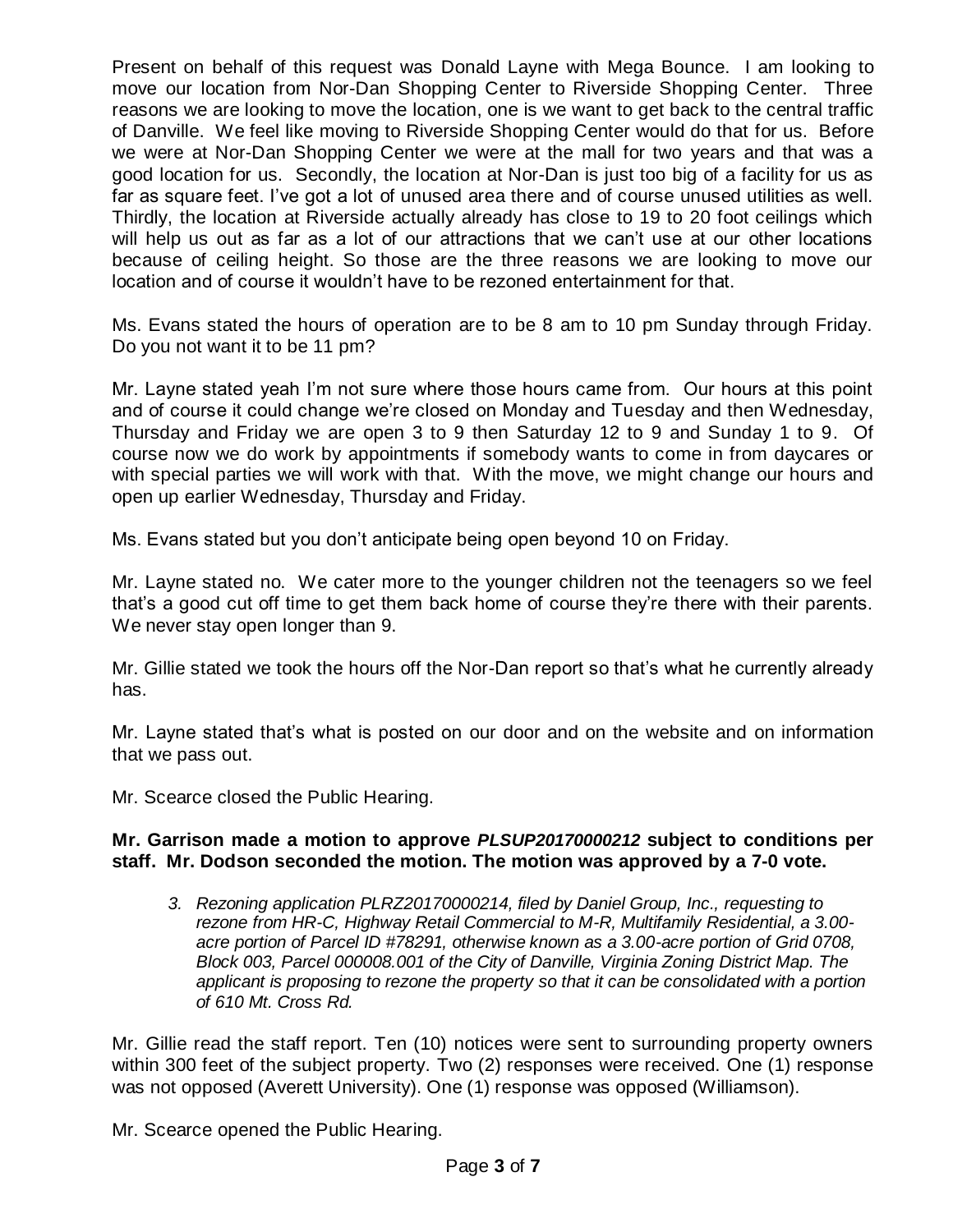Present on behalf of this request was Marc Johnson, LE& D Professionals representing the Daniel Group for this request. I wish I had known back in July the intent to add these three acres to Carter Springs Apartments and we wouldn't be here and would have handled it all at once. The intent is to rezone the three acres to put it back with the Carter Springs Apartments parcel.

Mr. Scearce closed the Public Hearing.

## **Mr. Bolton made a motion to approve** *PLRZ20170000214* **as submitted. Mrs. Evans seconded the motion. The motion was approved by a 7-0 vote.**

# **II. MINUTES**

**The July 10, 2017 minutes were approved by unanimous vote.**

# **III. OTHER BUSINESS**

Mr. Gillie stated that I have someone from the floor that would like to take a minute of Planning Commissions time to present a request to you.

Present to speak was Jordan Jones with Dan River Renaissance. We have partnered with the Danville Regional Foundation here and we have acquired about 500,000 square feet of space here in the River District. One of the properties we acquired is the First Citizens Bank building at 530 Main Street across the street from Main St. Coffee Emporium. We are running into some problems where we have new tenants moving in the building and we are running into issues with signage. Right now First Citizens Bank currently has three exterior signs on the west, south and east facade of the property. That is more than the allotment we are allowed for signage. We have new tenants moving in. For example, the City's Voter Registration just moved into the building and we don't have any buildings that have any exterior signage to the property to identify who these new tenants will be. So when I spoke to Mr. Gillie he recommended I come to you all this afternoon to talk about these issues we have. I don't think this fits into the current zoning or current River District Design standards.

Mr. Gillie stated the First Citizens Bank building is sort of an anomaly with most of the stuff in the Central Business District. Most of those are row buildings all attached together and you don't have exposure on multiple sides. You just have the front façade. Even the buildings at the corners you really only have frontage on two streets. This building has three sides, almost four if you count the visibility from the back. The zoning code doesn't allow signage on multiple sides of a building downtown. Their signage is rather limited so we would possibly like to take a look at it. I didn't know if Planning Commission was interested so I suggested he come here and if so you could direct us and we could go back and take a look to see if whether we should take a look at amending the signage for buildings that don't have multiple or adjacent tenants or something else. This is kind of a weird case but it's not really a case for the Board of Zoning Appeals. That's why I thought this was the place to start.

Mrs. Evans stated so this is not a case for the River District.

Mr. Gillie stated the River District only enforces what is allowed under the Zoning Code. I can't even tell them to go there and ask for a waiver to it because they don't have any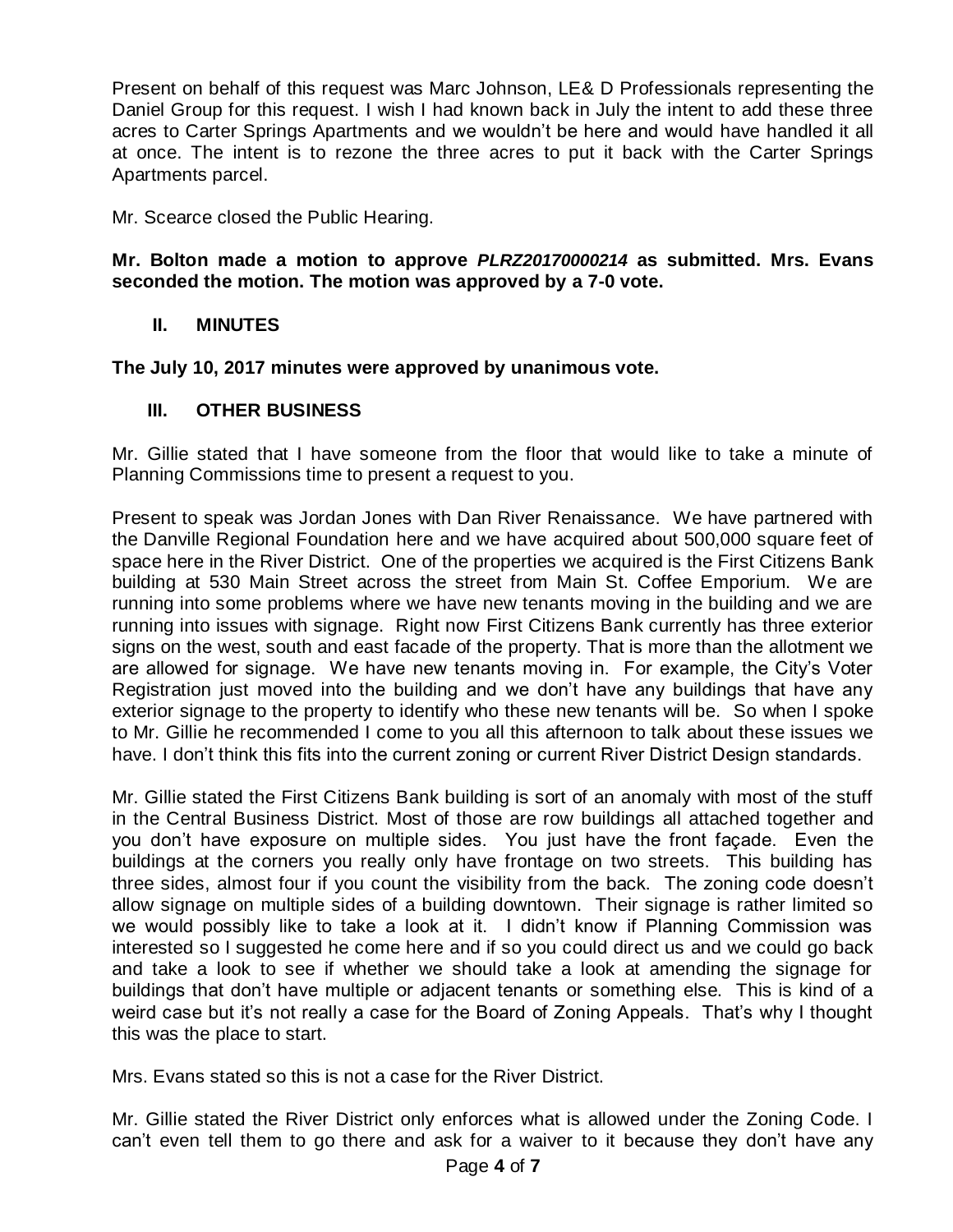authority to vary from what's listed in the Code and this is a Code issue not a design guideline issue.

Mr. Garrison stated so it would require a change to the Zoning Code.

Mr. Gilled stated correct. It would require a change in the Zoning Code for signs in the Central.

Mr. Garrison stated are you asking us whether we could support you looking at bringing to us a change in the Code.

Mr. Gillie stated correct. The way the change of Code is for Planning Commission is to recommend staff to investigate it and bring back to you so if any resolution directing staff to investigate possibly changing it would be appropriate.

Mr. Garrison asked if this is going to be the only building that this will affect?

Mr. Gillie stated no I think it will possibly affect a few more. The old school board office has that situation and the clothing building that was at the bottom of Main Street. There are a few not many.

Mr. Garrison stated you want to know if we will ask you to look at it for several buildings in the downtown area or would this be city wide.

Mr. Gillie stated it will only affect the Central Business portion of it so only that zoning area.

Mr. Scearce stated so what you're saying is the existing signage that's out in the parking lot is not enough.

Mr. Jones stated yes.

Mr. Scearce asked are you wanting signage for all the tenants on the building along with First Citizens?

Mr. Jones stated yes we would like to create a new centralized signage basically stating the directory of where the tenants are in the building because as of right now no one in the public I think knows that Voter Registration is stationed in that building and it's very important that we start addressing this particularly with the elections coming up.

Mr. Bolton stated would the directory be on the building itself or are you looking at a separate sign out front with a marqee.

Mr. Jones stated we were thinking on the building itself. Higher visibility, more visibility from Main Street. We have talked with staff about the best way to do this.

Mr. Gillie stated they are limited to 32 square feet for a building of that size.

Mr. Wilson asked total or each side?

Mr. Gillie stated total. Which again if you think of the Main Street Coffee just as an example, they are very limited to frontage and small size. That fits. As you go up and down Main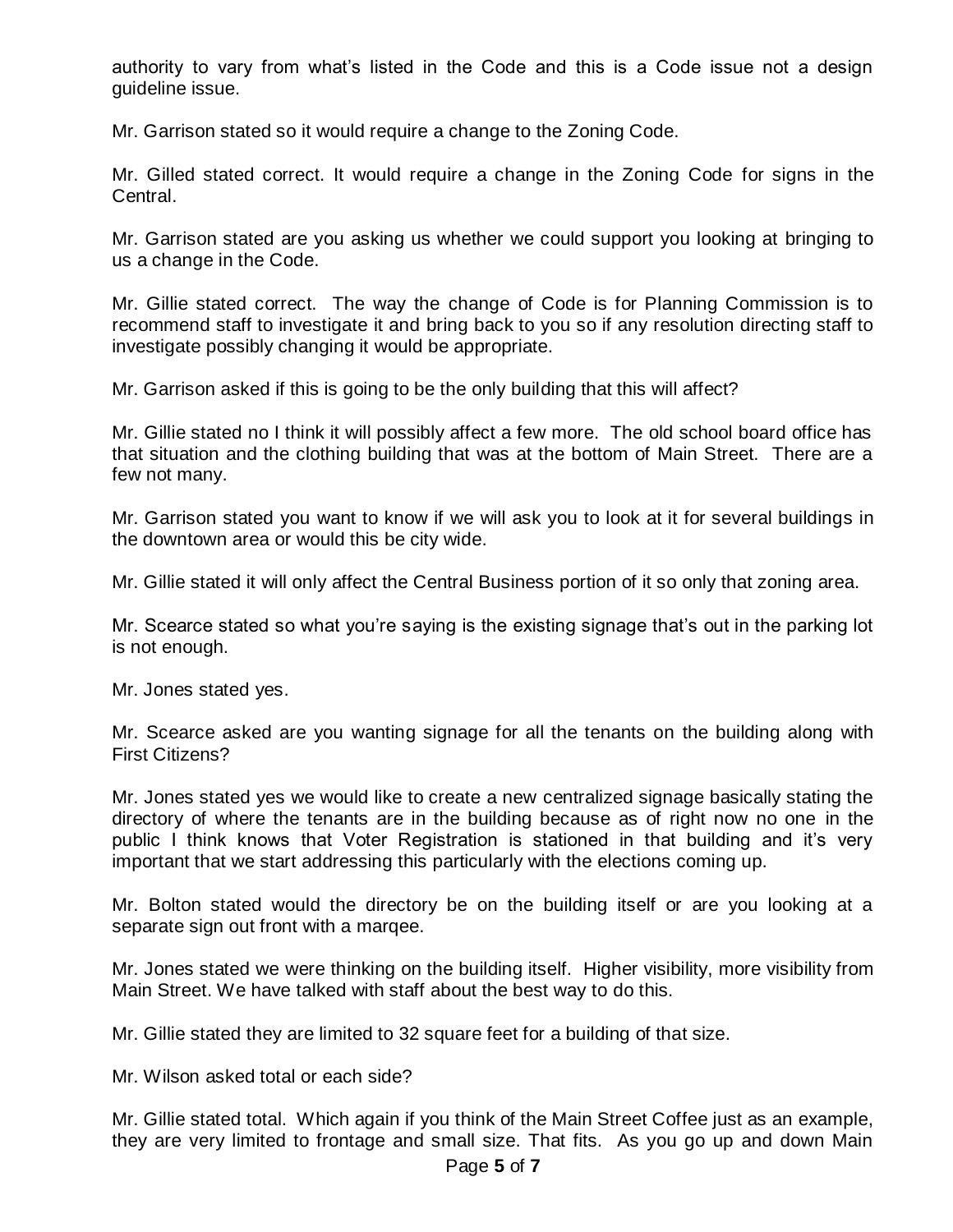Street most of that works. When you get a building of this size or the school board building that 32 would be extremely small on the scope of that building.

Mr. Scearce stated it seems like something should be changed in the code to allow more signage for multi-tenant buildings.

Mr. Gillie stated it has for multi-tenant. It goes from 16 to 22 but that's usually when you have a building with two tenants maybe three. With this you've got five tenants right now with space for additional tenants inside the building. We also look at the possibility with the Masonic Temple how that is with the multi floors. When we wrote this it worked for some of it but we're finding as the other buildings are going in and we all say this is a good problem to have as things are happening down there that we never envisioned when we wrote this code. We think we needed to go back and address some things.

Mrs. Evans asked what about signage by percentage?

Mr. Gillie stated that would be an option to look at. It's a request where he came to us and we're saying Planning Commission is really the one to start with if you want a Code change so if you direct us we can go back and look at different ways to do it by percentage, by number of floors.

Mr. Scearce stated you can't have all those weird sizes. You really just need to look maybe at the First Citizens Bank building and then tenants name so it doesn't get completely out of hand is my thinking.

Mr. Gillie stated that is something we would look at but right now we don't even have that option available.

Mr. Jones asked so there's no sign that says the Registrar's office is in that building?

Mr. Gillie stated not at the moment.

Mr. Jones asked is there one right across the street on the old door saying please go over to First Citizens?

Mr. Gillie stated yes.

Mr. Jones stated again the challenge is when most people go across the street, they don't know where to go. The door right there on Main Street that's just for the bank. So there is door around the side and we have talked about directional signs to point people that way but we aren't there yet. We will be speaking to staff about the grand opening sign. We have 45 days so we will start 45 days out from the election. A longer term strategy is what we are here to address.

Mr. Scearce asked do we need to actually vote on it.

Mr. Gillie stated you need to make a motion or recommendation to staff to look at so that we can bring it back to you.